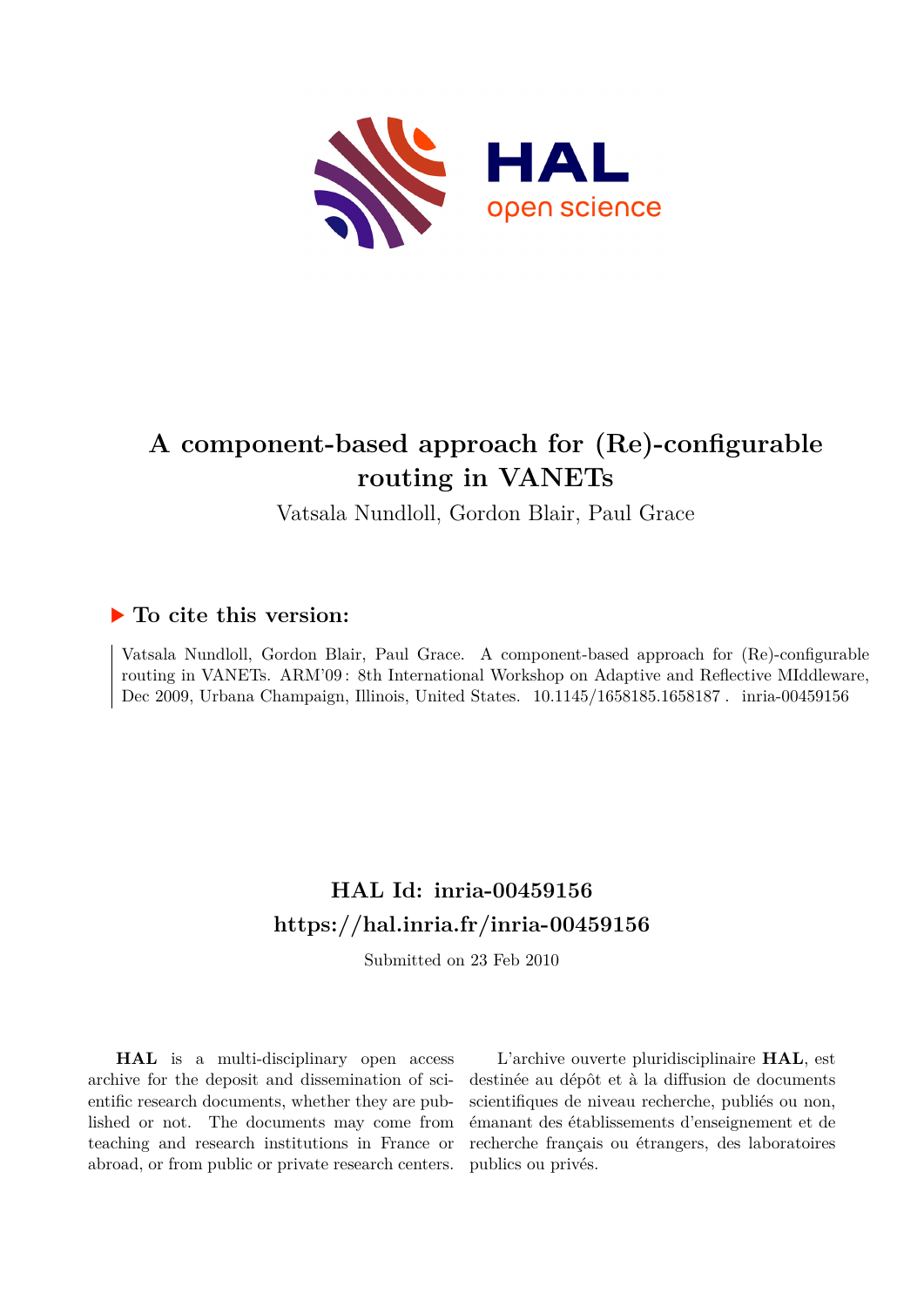# **A Component-based Approach For (Re)-Configurable Routing in VANETs**

Vatsala Nundloll, Gordon S. Blair, Paul Grace Computing Department, Lancaster University, Lancaster, UK {nundloll, gordon, gracep}@comp.lancs.ac.uk

## **ABSTRACT**

*With the increasing capability of vehicular communications technology, VANETs (Vehicular Ad-Hoc Networks) have witnessed significant development. Many VANET routing protocols have been proposed and operate well in the specific network they have been developed for such as dense or sparse networks but tend not to operate well or interoperate with different networks. This is a challenging requirement and we address this issue by proposing a (re-)configurable implementation that can adjust the behaviour of the protocol to different operating environments and application requirements. One possible way of achieving this is through a component-based architecture consisting of re-usable components that can be plugged in and out of the system. The paper illustrates how this componentization process can be carried out and how the given architecture is then configured to suit varying network states. The paper also identifies commonalities that exist across different routing protocols, leading up to the design of a generic component-based platform which can be used for VANET routing protocol development.* 

#### **Categories and Subject Descriptors**

C.2.4 [**Computer-Communication Networks**]: Distributed Systems – *Distributed applications*

#### **General Terms**

Design

#### **Keywords**

Vehicular ad-hoc networks, components, dynamic reconfiguration, configuration, reflection

## **1. INTRODUCTION**

VANETs are an upcoming type of network that typically consist of vehicles interacting with each other, known as Inter Vehicle Communication (IVC), or with the Internet through access points found along the road, known as Road-Vehicle Communication (RVC). The goal of VANETs is to share information such as traffic data and road safety warnings in order to avoid accidents and traffic congestion. Even though VANETs are considered to be a class of MANETs (Mobile Ad Hoc Networks) **[1]**, they exhibit specific challenges due to their distinctive network characteristics. Their salient features **[2]** can be summarised as: a frequently changing topology, high node mobility and repeated partitioning

Permission to make digital or hard copies of all or part of this work for personal or classroom use is granted without fee provided that copies are not made or distributed for profit or commercial advantage and that copies bear this notice and the full citation on the first page. To copy otherwise, or republish, to post on servers or to redistribute to lists, requires prior specific permission and/or a fee.

ARM 2009, December 1, 2009, Urbana Champaign, Illinois, USA. Copyright 2009 ACM 978-1-60558-850-6/09/12...\$5.00.

of the network leading to network disconnections. The operation of VANETs is also largely dictated by the network density and by other factors including drivers' behaviour. Dense areas experience an overflow of messages sent out to vehicles while sparse areas encounter loss of messages because of lack of vehicles to propagate them. This implies new buffering techniques to capture the messages both during a limited connectivity and a congested bandwidth. On the other hand, drivers may show different reaction to messages received and also their high speed may cause the network topology to change. Moreover, given the high flux of VANETs, considerable weight is imposed on the successful deployment of routing protocols in such networks.

Consequently, it is imperative to devise new routing protocols for VANETs to ensure a reliable message distribution. However it remains a challenging task to find and preserve a route in VANETs, and as such the implementation of routing protocols is a complex and time-consuming task. Given the highly changing nature of VANETs, such an implementation cannot be a static one i.e., one that should be applied for a given set of conditions. Rather, there needs to be a way to make the implementation more dynamic, so that it can be easily configured to varying network conditions, e.g. as a vehicle moves from a dense to a sparse network, or communicating with other vehicles or the Internet.

A component-based approach is one possible and frequently advocated approach to provide a configurable and re-configurable solution. In **[3]**, Szyperski defines components as "*units of composition with contractually-specified interfaces and explicit context dependencies only….that can be deployed independently and are subject to composition by third parties*". A component approach allows the software to be designed in a generic manner for ease of re-use. It also allows an application to be configured at deployment time and even re-configured at run time.

The aim of this paper is to illustrate how a component–based architecture can improve the development of configurable and reconfigurable VANET routing protocols. For this purpose, we first present a component architecture that we developed for the BBR routing protocol **[11]** that operates in sparse areas. We then demonstrate how this architecture can be adapted to changing network conditions, i.e. to dense traffic areas. Subsequently, we identify the commonalities that exist among VANET routing protocols and show how our architecture can be re-used in the implementation of a broader spectrum of VANET protocols.

The rest of the paper is organized as follows: Section 2 presents a survey of the different routing protocols used in VANETs. Section 3 introduces the component model. Section 4 explains the componentization of the BBR protocol. Section 5 evaluates this approach and finally, we conclude the paper in Section 6.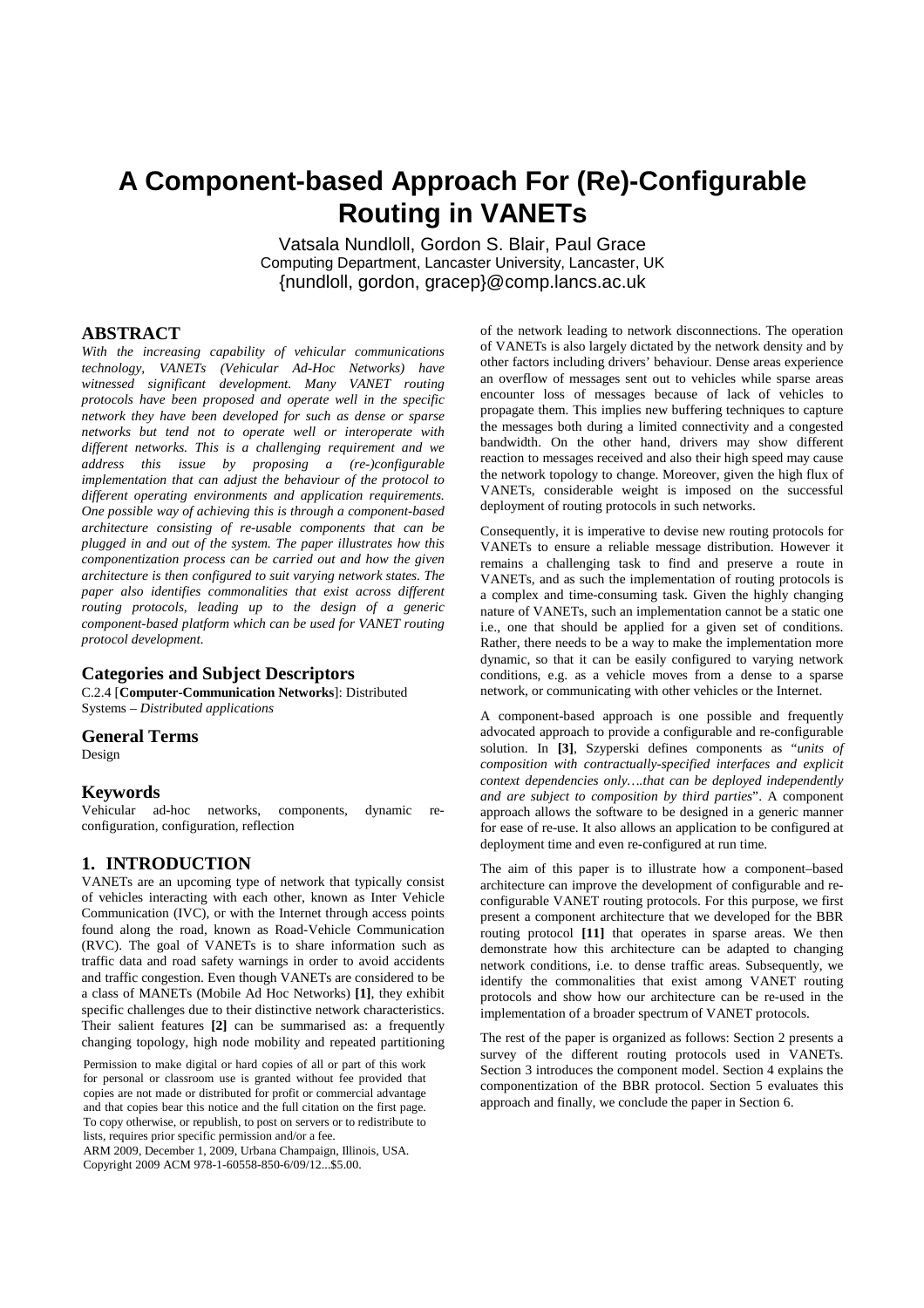# **2. SURVEY OF VANET ROUTING**

Finding and preserving a route in VANETs is a highly challenging task. A lot of research is being invested to devise effective routing protocols in VANETs to achieve robust message dissemination. This section focuses on the results of two different surveys carried out by the authors in **[4, 5]** on the various routing categories applied for VANETs. We use these surveys to identify commonalities and differences in routing protocol behaviour. These form the basis of a common component pattern for developing protocols (as described later). Our analysis is illustrated in Figure 1; this shows categories of routing protocols (described next) and discusses features from example protocols.

**Ad-Hoc routing protocols** can be adaptive or not; adaptive routing is preferred for VANETs given its capability to adjust to a changing topology and reduce overhead. However, because of the highly dynamic nature of VANETs, it has low throughput.



**Figure 1 – Results of the survey on routing protocols**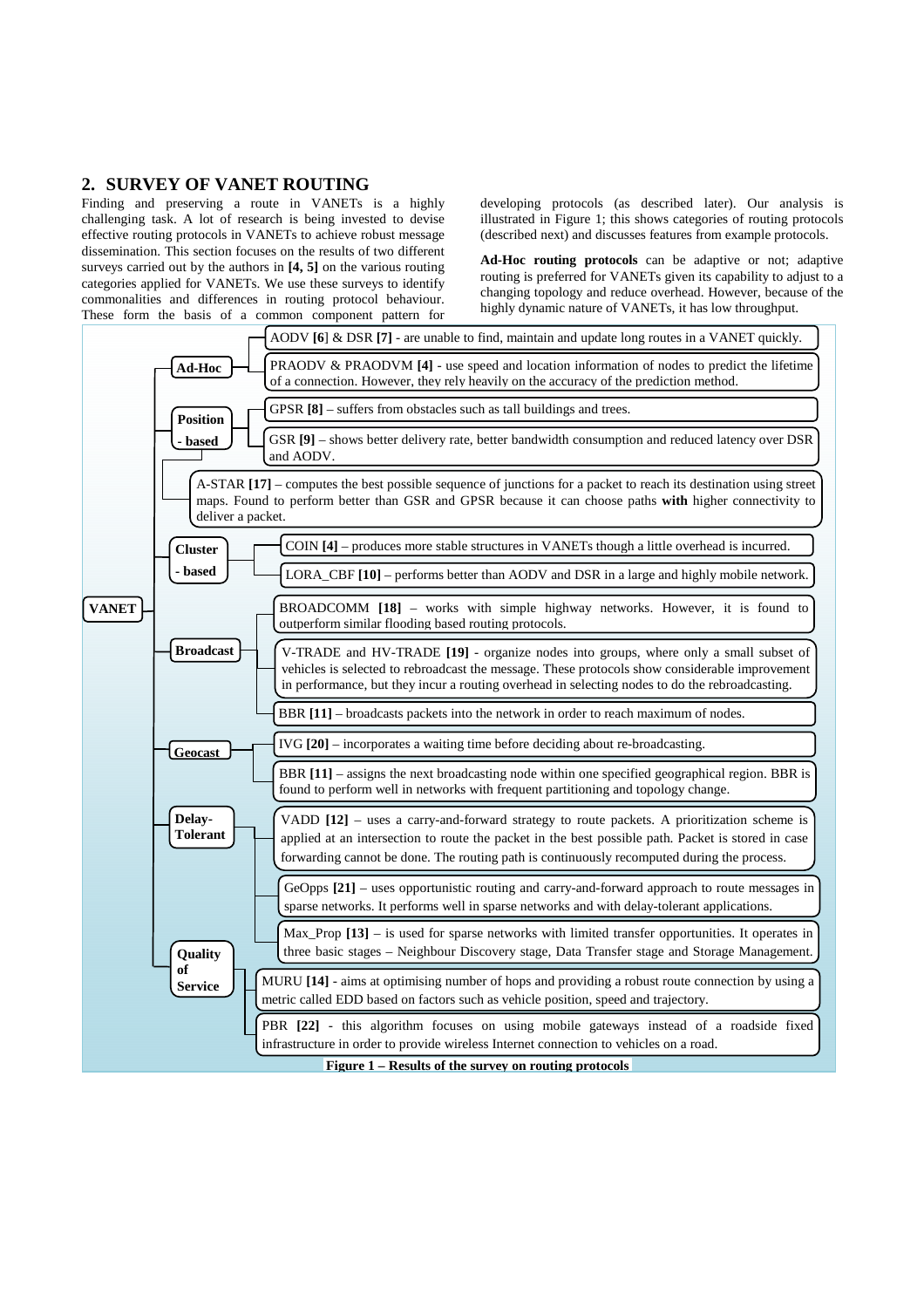**Position-based routing** is well suited for VANETs since the nodes are known to move along established paths. Since routing tables are not used, no overhead is incurred when tracing a route. However, it can suffer from routing loops and network delays.

**Cluster-based** routing is performed in clusters. A group of nodes identifies themselves to be part of a cluster and the node designated to be the cluster-head will broadcast the packet to the cluster. Good scalability can thus be provided for large networks but network delays and overhead are incurred when forming clusters in highly mobile VANETs.

**Broadcast** sends a packet to all nodes in the network, typically using flooding. This ensures the delivery of the packet but bandwidth is wasted and nodes receive duplicates. In VANETs, it performs better for a small number of nodes.

**Geocast** is considered as a multicast service within a specific geographic region. It normally defines a forwarding zone where it directs the flooding of packets in order to reduce message overhead and network congestion caused by simply flooding packets everywhere. In the destination zone, unicast routing can be used to forward the packet. One pitfall of Geocast is network partitioning and also unfavourable neighbours which may hinder the proper forwarding of messages.

**Delay-Tolerant** protocols are mostly applied in sparse networks which are found mainly in rural areas but also in dense areas where there can be low concentration of vehicles especially at night time. In such cases, establishing an end-to-end route is not possible. This makes the routing of packets more difficult which is why such routing protocols need to implement a delay-tolerant aspect in order to cater for cases when there are no nodes available to forward a packet. The technique adopted is called carry-and-forward whereby a packet is forwarded only when nodes are available. Otherwise, it is simply carried.

A **Quality of Service** protocol normally guarantees a good performance through adequate resource reservation and availability of proper infrastructure. In an ad-hoc network such as the VANET, it is very difficult to provide such service unless there is a roadside infrastructure. Nonetheless, the protocols developed for VANETs estimate the stability of a route by analysing factors such as link delay, link reliability, vehicle velocity and trajectory, vehicle position and distance between vehicles; and calculate how long a route can remain connected and reduce the time required to repair a broken connection.

It is clear that there exist a range of routing requirements and network conditions in VANET applications; hence, there is potential for configuration and re-configuration of routing protocols. We revisit this survey in Section 5, identifying the commonalities and differences underlying these protocols; such commonalities form the basis of a common architecture which can be used in the development of VANET routing protocols.

#### **3. COMPONENT MODEL**

This section talks about the component model OpenCom used in our implementation. This is a lightweight model to tailor software architectures in a configurable manner to suit the requirements of a system. It also supports run-time re-configuration through reflection, enabling a high level of adaptability of the system. OpenCom employs a small runtime kernel to manage the lifecycle of the components. The authors in **[15]** provide three case studies showing the capability of OpenCom to adapt a system to different environments. Figure 2 explains the component model; a component advertises its services through an interface and binds to another component through a receptacle. An interfacereceptacle binding is shown in Figure 2. The receptacle is used by B to bind to the interface of A in order to access the services provided by A. Likewise, B may also publicize its services through an interface which can be accessed by other components.



#### **4. COMPONENTIZATION OF BBR**

As a first step in our investigation, we present a component-based architecture for a protocol called Border Node Based Routing (BBR). This protocol **[11]** is designed for sparse areas and mainly uses broadcast to reach the maximum number of nodes in the network and unicast when required to send messages from one node to any other node. Its aim is to ensure a reliable message delivery with minimum delay in an ad-hoc network with low node density and high node mobility. It consists of two algorithms: Neighbour Discovery and Border Node Selection algorithms. Figure 3 shows our component architecture used to implement and execute the BBR protocol; we now explain the operation of BBR in terms of the component implementation.

**The Neighbour Discovery algorithm** is used to discover the neighbours of the current node and is implemented by the *NeighbourDiscovery* component. This component seeks the services of the *PacketSender* and *Timer* components in order to process the *NeighbourDiscovery* algorithm. Generally, the neighbouring nodes are found one-hop away within the radio transmission range of the actual node. All nodes advertise their presence by sending out "Hello" beacon messages periodically. The *PacketSender* component takes charge of broadcasting these beacon messages to the surrounding nodes. Since this needs to be done periodically, the *Timer* component is used to schedule the periodic transmission of these "Hello" messages. The information thus obtained is then stored into a Neighbour table by the *NeighbourDiscovery* component.

**The Border Node Selection algorithm** is the core process of this protocol used to designate the next node to broadcast a packet received and is implemented by the *PacketProcessor* component. This node is known as the *border node* as it lies furthest away within the transmission range of the source node. An example is illustrated in Figure 4. If s is the first node to broadcast a data packet in this scenario, then it is a border node by default. The circle delineates the transmission range of s (labelled as R). **C1**, **C2** and **C3** denote the transmission range of s, d and v respectively. Once s has broadcasted a data packet, the next border node needs to be identified among the neighbours of s so as to further forward the packet out of the transmission range.

The *DataPacketHandler* component is responsible for creating the data packet according to the format stated by the routing protocol. In case the packet is being broadcasted for the first time,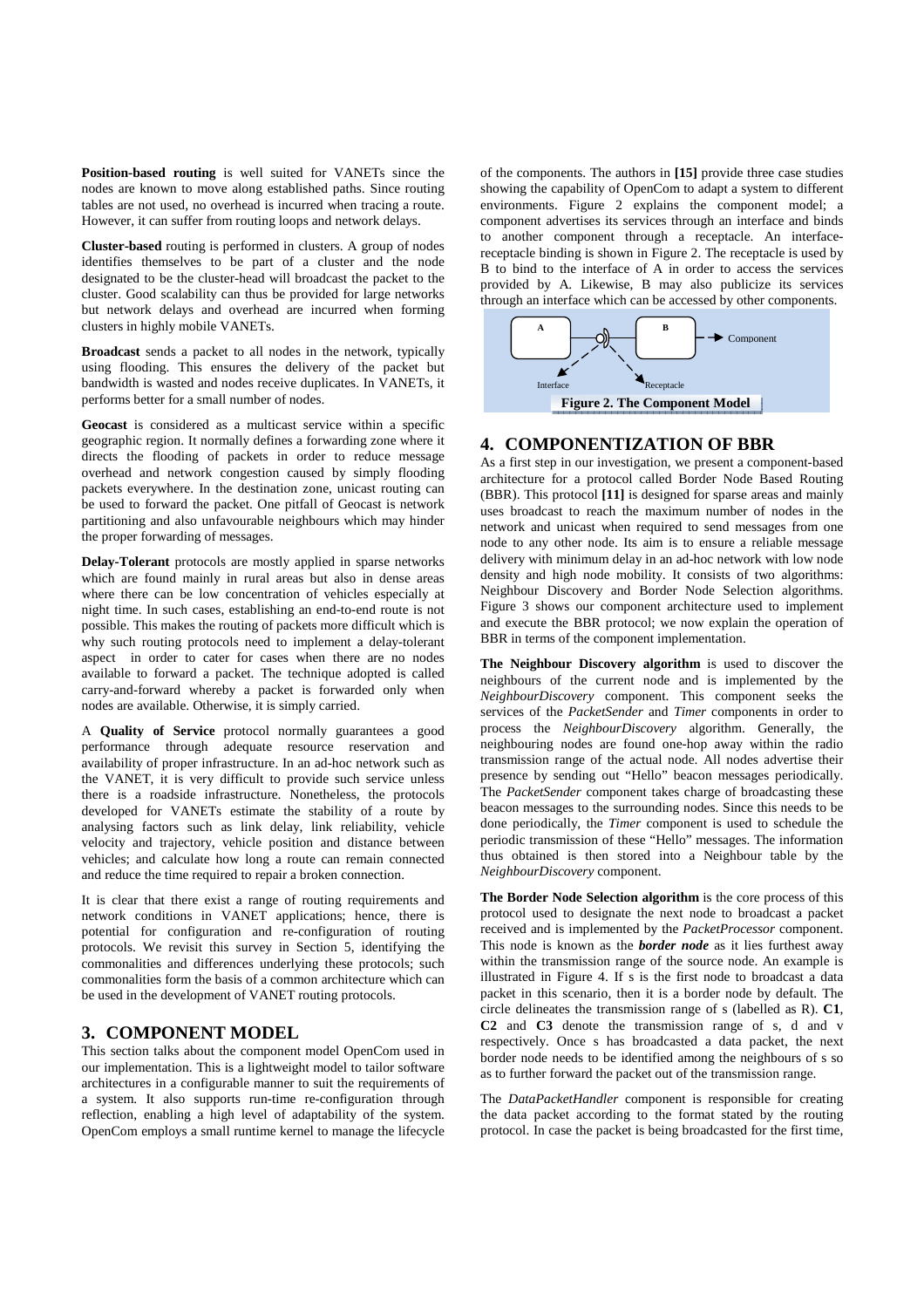the *PacketSender* component will simply disseminate the packet to the surrounding network. When a data packet has been received, the *DataPacketHandler* component decides whether to carry or forward the packet. First, it uses the *Forward* component to check whether the packet received is a duplicate, in case of which, it is simply discarded. In case it needs to forward the packet, it uses the *PacketProcessor* component to trigger the *Border Node Selection* process based on the following two scenarios:

*Case 1:* Only 1 neighbour in neighbour list of received packet. No border node selection is made. Instead, the *PacketProcessor* component triggers a periodic broadcast of the message *p* times through the services of the *PacketSender* and *Timer* components.



**Figure 3. Commonalities in the BBR component architecture** 

*Case 2:* > 1 neighbour in neighbour list of received packet. *Border node selection* is triggered and two timer processes are initiated:  $T_{ad}$  (access delay timer) and  $T_{max}$  (maximum delay timer), which are coordinated by the *Timer* component. At the end of  $T_{ad}$  timer, the node decides whether it has to rebroadcast, depending on the number of neighbours it has at that time. At the end of  $T_{\text{max}}$  timer, the node decides whether it is a border node, in that case, it re-broadcasts or stores the packet, subject to availability of neighbouring nodes.



**Figure 4. Border Node Selection** 

All nodes lying around the border of the transmission range of *s* (*d*, *v*, *t*) (see *Figure 4*) represent the next border nodes. These have the least common neighbours (normally  $\leq 1$ ) compared to the neighbours of s. *Table 1* shows how this *Border Node Selection* algorithm is computed for s, based on information obtained from the *Neighbour* table. If the border nodes do not encounter any neighbours, the *DataPacketHandler* component will simply decide to store the packet using the *Store* component until potential new neighbours are met. Note that the *Forward* component is also responsible for maintaining the buffer table of the data packets. The *Timer* component acts as a clock and is in charge of scheduling various activities such as the broadcast of the data packets, periodic broadcast of "Hello" messages and coordinating the *Border Node Selection* process.

|  |  |  |  |  | <b>Table 1. Border Node Selection Process</b> |  |
|--|--|--|--|--|-----------------------------------------------|--|
|--|--|--|--|--|-----------------------------------------------|--|

| Node         | Neighbours          | Common Neighbour# |  |  |  |  |
|--------------|---------------------|-------------------|--|--|--|--|
| S            | $\{t, a, c, d, v\}$ | Nil               |  |  |  |  |
| d            | ${s, c}$            |                   |  |  |  |  |
|              | $\{s, a\}$          |                   |  |  |  |  |
| a            | $\{s, v, c\}$       | 2                 |  |  |  |  |
| $\mathbf{C}$ | ${s, d, a}$         | $\overline{2}$    |  |  |  |  |
|              | $\{s\}$             | $\theta$          |  |  |  |  |

The *BBR* protocol adopts a carry-forward strategy in order to minimize any packet loss when there are no nodes. Since packet loss is highly likely to occur in environments where there is low node density, providing measures to counter this problem in a sparse VANET is a fundamental task.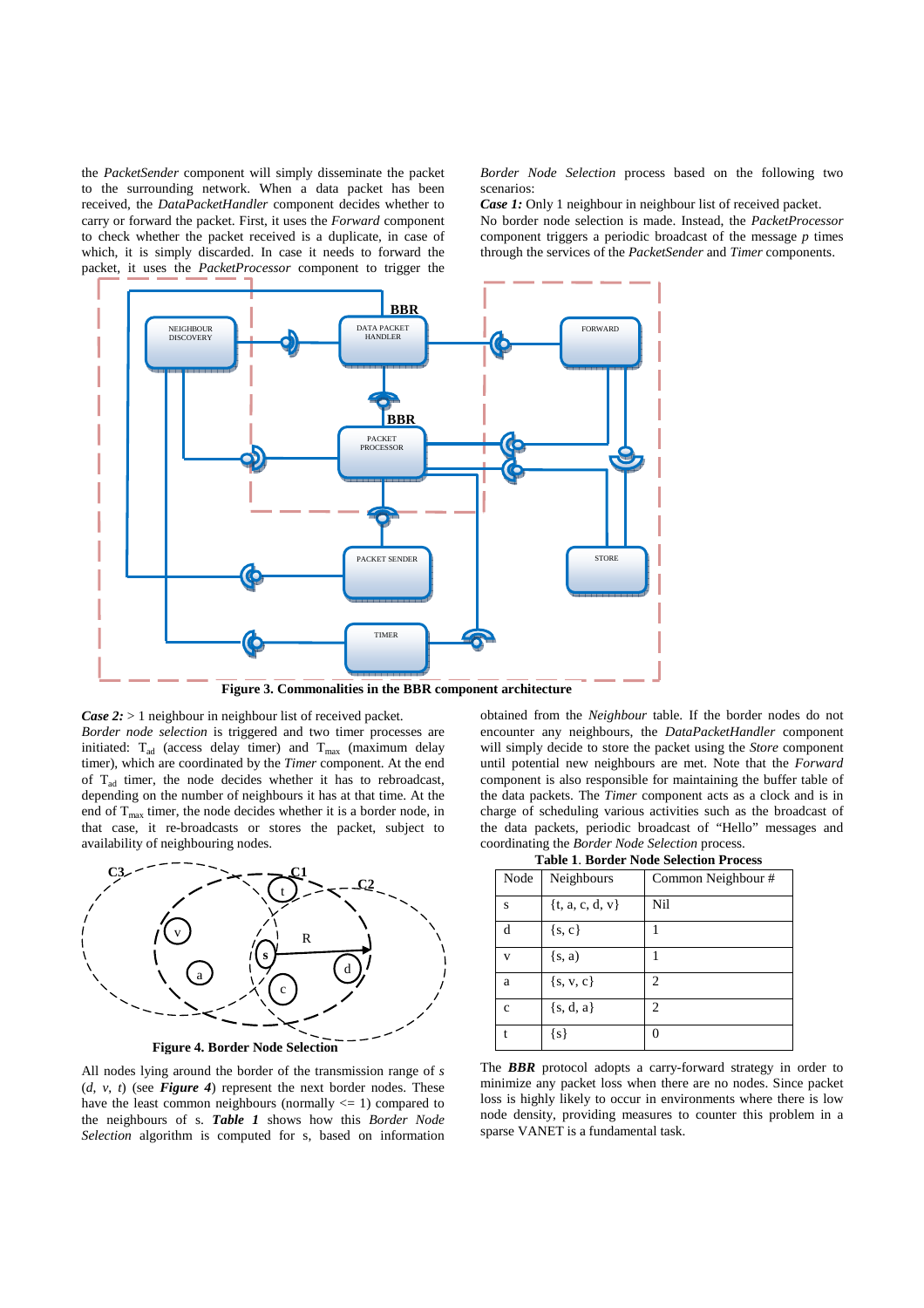# **5. EVALUATION**

The aim of this section is to evaluate our architecture for BBR at three levels. First, we evaluate how it can be configured to adapt to changing environment conditions. Second, we illustrate the reconfigurability based upon the use of fine-grained components. Third, we identify the commonalities that exist among the various routing protocols presented in Section 2, and show how this architecture is re-usable. We show that the implementation of VANET routing can be geared towards a common architecture.

# **5.1 Configurability and Re-configurability**

In the BBR protocol, when no border node is found (see Section 4), the packet received is broadcasted  $p$  times. This parameter  $p$  is *configurable* such that it can be increased or decreased to suit the given network density. Similarly, there are other parameters that affect the functioning of the routing protocol. For example, during the *Border Node Selection* process, at one point in time, nodes have to take decisions about whether they should re-broadcast a packet  $(T_{ad})$  or whether they are the next border node to carry or forward a packet received (*Tmax*). This decision is based on a given number of neighbours. These parameters can be configured in the architecture at design and run-time; e.g. the number of neighbours tested in *Tmax* can be decreased in a low density so that a border node may still decide to re-broadcast.

Moreover, although the BBR component architecture is developed for a sparse network, it can be adapted to be deployed in a dense network. In this case, there is no need to carry packets given the availability of nodes, implying changes to the configuration such as removing the *Store* component and adjusting the controller parameters as mentioned above.

The *Packet Processor* component can be divided into subcomponents to perform tasks such as:

1) Broadcasting a packet *p* times when no border node is selected. 2) Initiating the Border Node selection process.

In the implementation, these tasks are used with the same frequency and are encapsulated within the same component. However, in dense areas, it is possible that there will always be neighbouring nodes, implying that the second task will be executed most. This is encapsulated within a sub-component that is plugged into the system. This shows that the component architecture can be configured flexibly to integrate fine-grained components without affecting the operation of the protocol.

### **5.2 Commonalities in VANET Routing**

We have considered 3 scenarios to identify commonalities and variabilities among routing protocols. All VANET routing methods perform sending and receiving of a packet, scheduling the execution of particular tasks or discovering the surrounding neighbours. The re-usable components that perform these functions have been enclosed within a dashed line in Figure 3 to highlight how we exploit these commonalities.

**Scenario 1: Routing protocols from the same category.** The category is **Broadcast;** we compare **TRADE [16]** to BBR.

**TRADE:** Since this protocol is similar to the BBR protocol, all the components of BBR can be re-used to adapt it to the requirements of TRADE. The latter also mentions a border node

allocation process in order to broadcast a packet in the network, which is same as the BBR border node selection process. The other routing protocol in this category, BROADCOMM [**18**], also exhibits the same features as BBR, hence, implying that the same component architecture can be utilised as well**.**

**Result:** For protocols from the same category, a minimal change needs to be brought to the architecture such as the creation of components that process data packets as per the protocol specification. Our architecture can easily be adapted to another protocol, thus facilitating the new protocol's implementation.

#### **Scenario 2: Protocols from different categories.**  The category is **Delay-Tolerant** and the protocols are **VADD [12]** and **Max\_Prop [13]**.

**VADD:** In VADD, three different modes are applied for packet dissemination: Intersection, StraightWay and Destination. Upon analyzing VADD, it is found that its implementation consists of the following components: *NeighbourDiscovery*, *PacketSender*, *DataPacketHandler*, *Store*, *Forward*, *StreetMapData* (to obtain street map data), *IntersectionMode*, *StraightWayMode* and *DestinationMode*. These last three components show different ways of forwarding a packet at an intersection, on a straight road and at a destination respectively. If no node is found in any of these modes, then the packet is stored. This analysis shows that most of these components are already available from the given architecture of *BBR* and are re-usable. The two components labelled "BBR" in Figure 3 can be replaced in VADD in the following way: The *DataPacketHandler* component will need to be customized so that it creates packet formats for VADD. The *PacketProcessor* component can be replaced by the *Intersection*, *StraightWay* and *Destination* modes, which represent the core function of the protocol. All of these will be supplied with street map information from a *StreetMapData* component. [12] also mentions variations in the VADD algorithm, namely L\_VADD, D\_VADD, MD\_VADD and H\_VADD. Each of these has a different approach to deal with the *Intersection* mode. This means that the *Intersection* component can be further refined into subcomponents. H\_VADD, being a hybrid of the other versions, can be implemented as a controller to coordinate the actions.

**MAX\_PROP:** Max\_Prop operates in three basic stages (*Neighbour Discovery*, *Data Transfer* and *Storage Management*). The common components that we have identified are *NeighbourDiscovery*, *PacketSender, Timer*, *Store*, *Forward* and *DataPacketHandler*. However, the last two components need to be adapted: the *Forward* component must accommodate deletion of packets based on whether they have been acknowledged as delivered. The *DataPacketHandler* must be customized to the packet format of Max\_Prop. The new component to be added is a *Prioritizing* component (used to allocate priority to messages before they are actually distributed). Since the functions coordinated by the latter component are complex, it may need to be refined into sub-components. For instance, one of its functions is to calculate the probability of node meetings, required in message routing. This can be separately developed as a subcomponent to be used in other protocol implementations.

We repeated the scenario; this time with a different category i.e. **Cluster-Based** and the protocol analyzed is **LORA\_CBF [10]**. **LORA\_CBF:** This protocol can be summarized in four stages:

*Cluster Formation*, *Location Discovery*, *Routing* of *Data Packets*